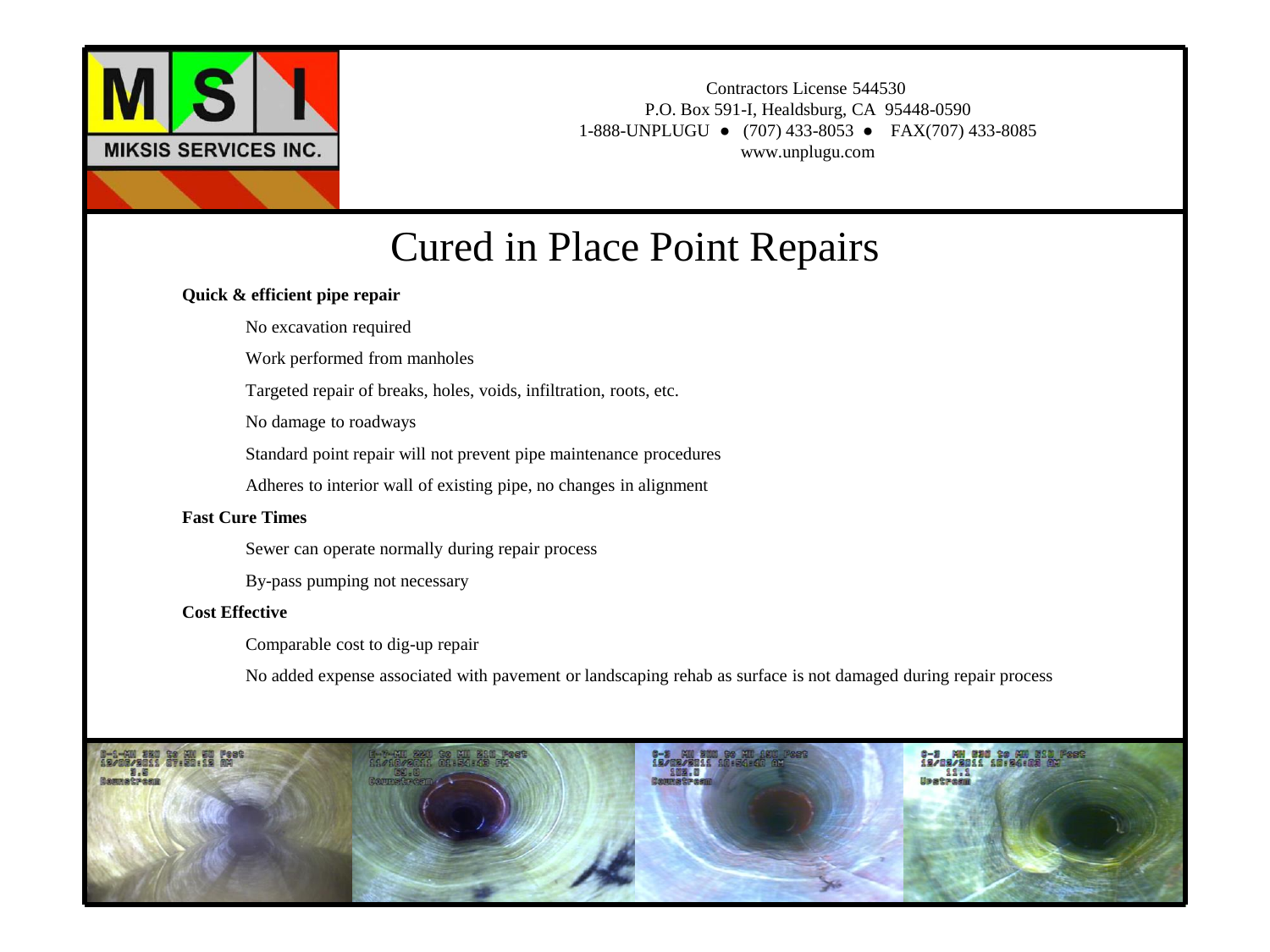

PO Box 591-I, Healdsburg, CA 95448-0590

1-888-UNPLUGU – (707)433-8053 Fax (707)433-8085

[www.unplugu.com](http://www.unplugu.com/) admin@unplugu.com

Your Town – 2011 Sanitary Sewer Repairs

# **CIPP installed to repair hole and cracked pipe**



**Existing problem identified**

A hole under the flow line and a longitudinal crack at 12 o'clock required repair.



### **Post-repair photo**

The pipe segment has returned to it's original efficiency. Structural integrity is maintained and infiltration is eliminated.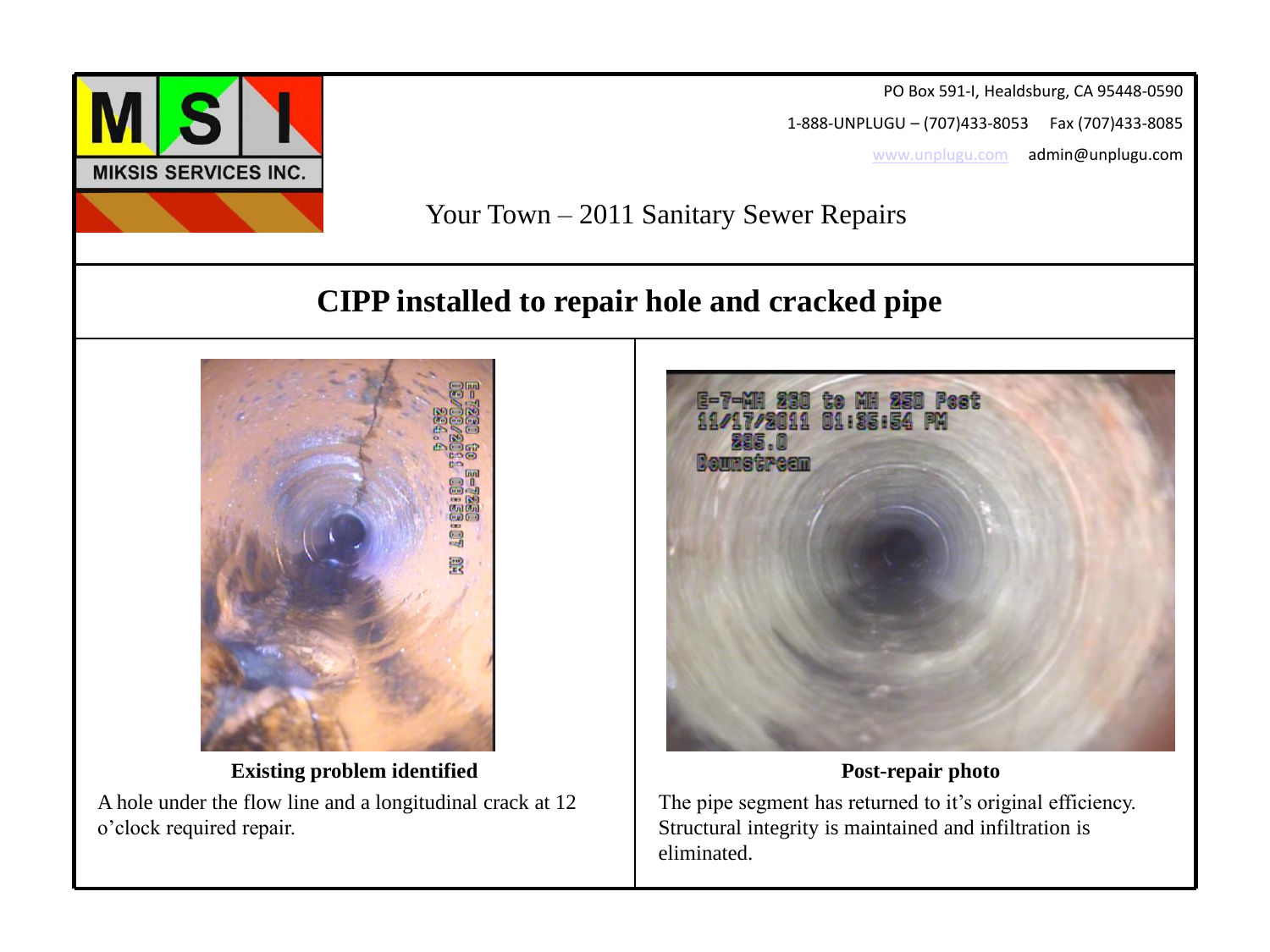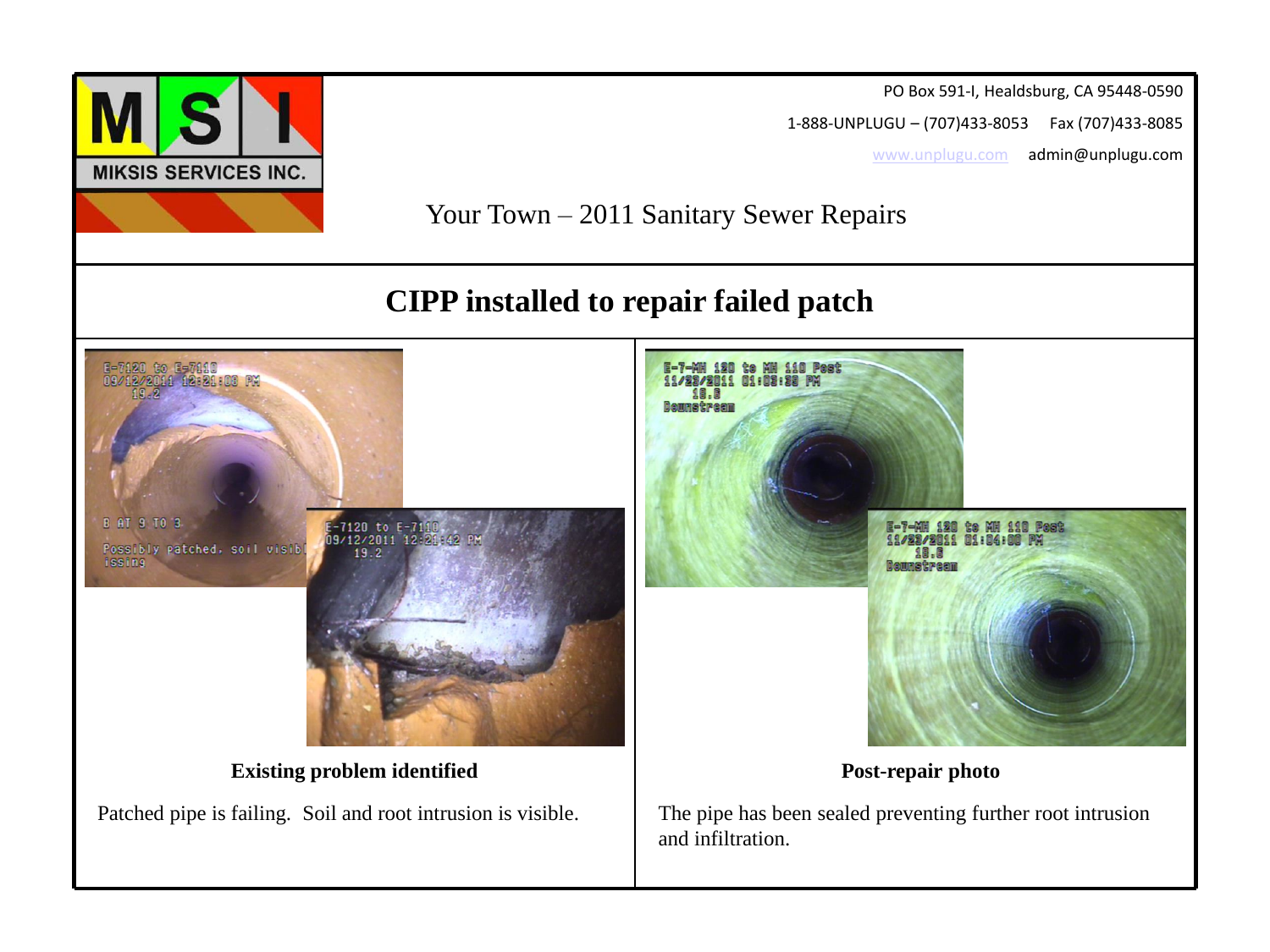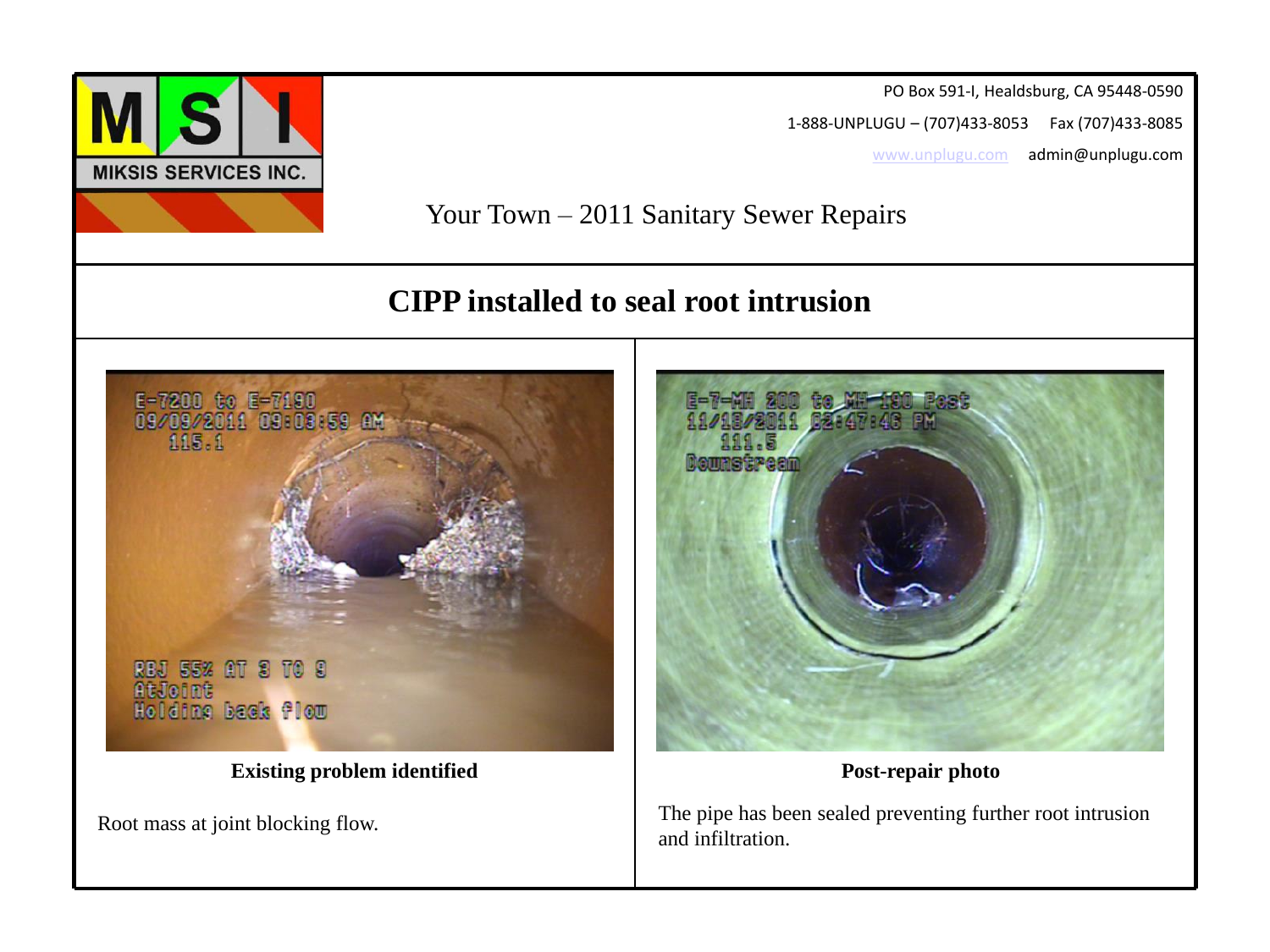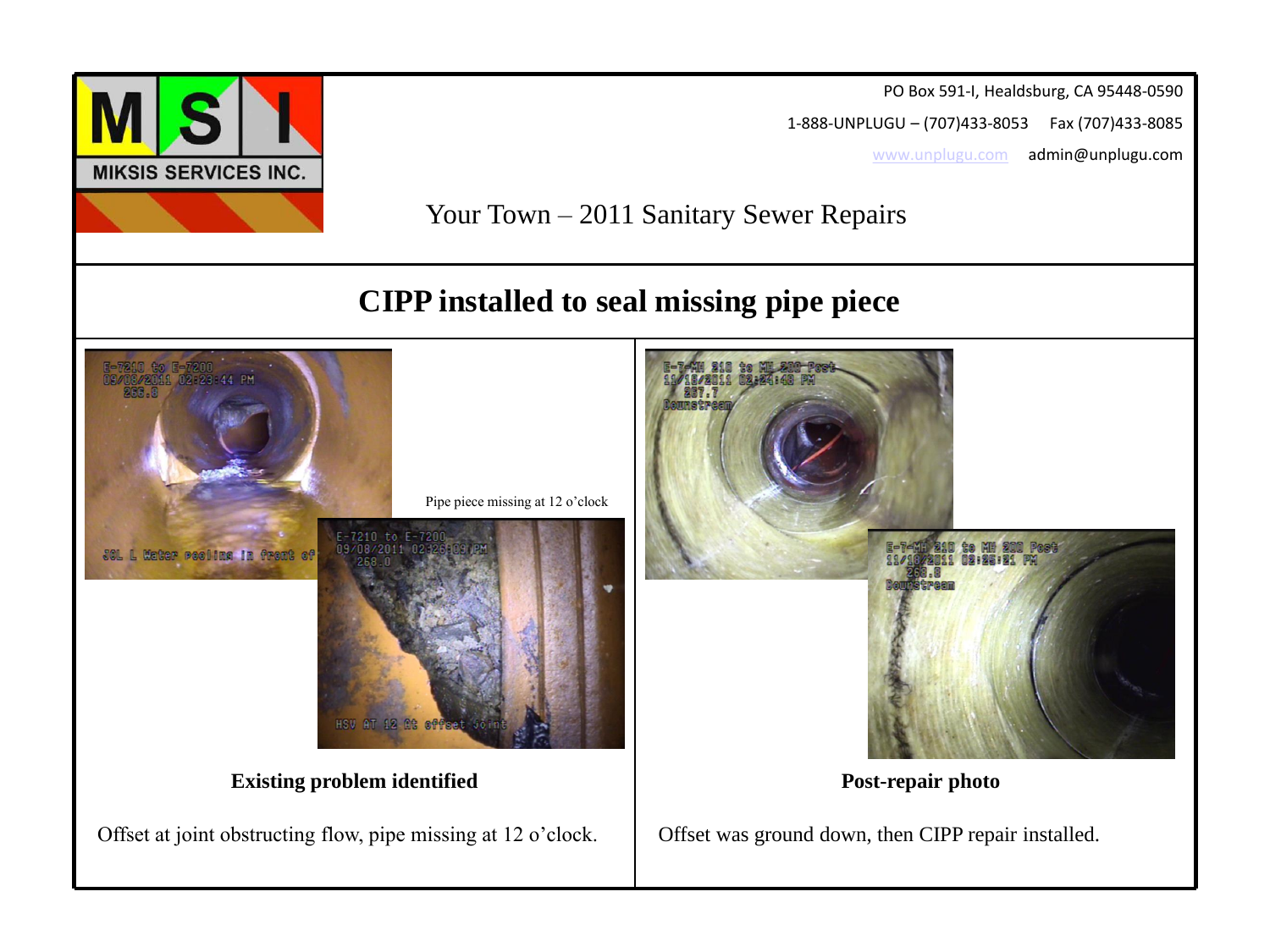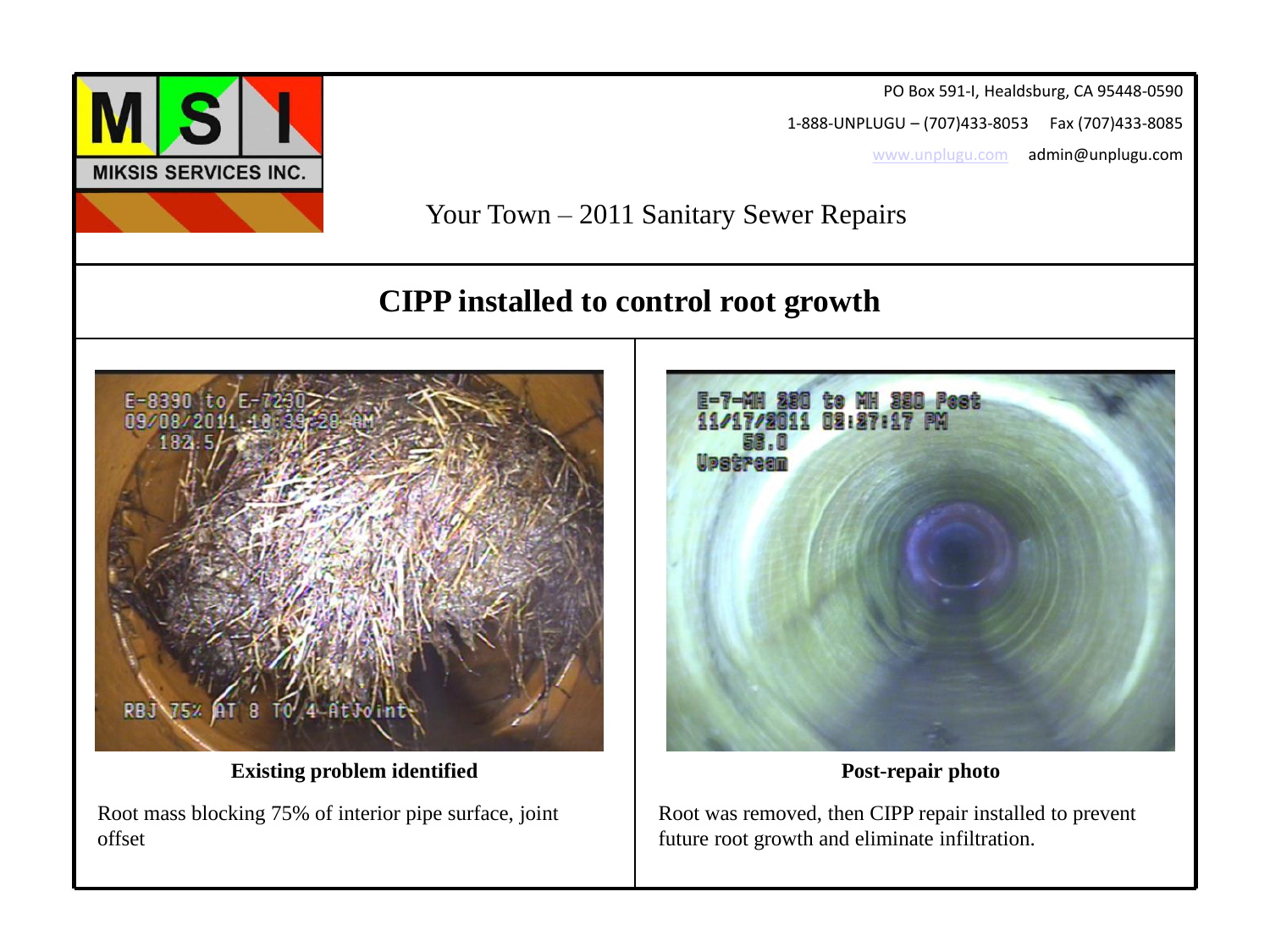

PO Box 591-I, Healdsburg, CA 95448-0590

1-888-UNPLUGU – (707)433-8053 Fax (707)433-8085

[www.unplugu.com](http://www.unplugu.com/) admin@unplugu.com

Your Town – 2011 Sanitary Sewer Repairs

## **CIPP installed to repair broken pipe**



**Existing problem identified**

Break in pipe, soil visible.



**Post-repair photo**

Pipe sealed with CIPP repair.